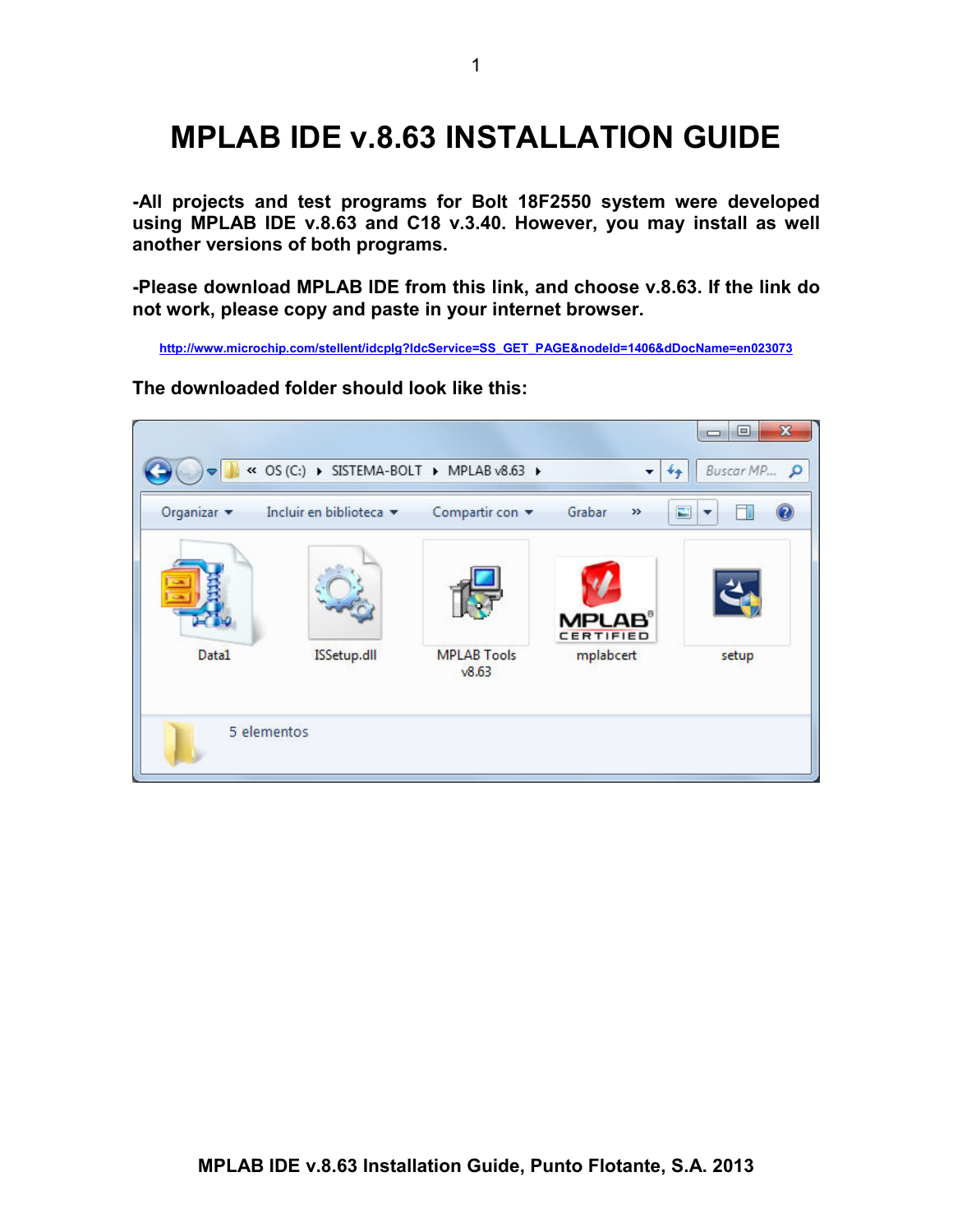|                                  | Programas actualmente instalados:<br>Mostrar actualizaciones                     | Ordenar por: Nombre       |                          |
|----------------------------------|----------------------------------------------------------------------------------|---------------------------|--------------------------|
| Cambiar o<br>quitar<br>programas | Microsoft SQL Server 2005 Compact Edition [ENU]                                  | Tamaño                    | 1.74MB                   |
|                                  | Microsoft Sync Framework Runtime Native v1.0 (x86)                               | Tamaño                    | 2.29MB                   |
|                                  | Microsoft Sync Framework Services Native v1.0 (x86)                              | Tamaño                    | 1.45MB                   |
| Agregar nuevos<br>programas      | Microsoft User-Mode Driver Framework Feature Pack 1.0                            |                           |                          |
|                                  | MPLAB Tools v8.40                                                                | Tamaño                    | 443.00MB                 |
|                                  | Haga clic aquí para obtener información de soporte.                              |                           | Utilizado frecuentemente |
| Agregar o guitar                 |                                                                                  | Se utilizó por última vez | 13/02/2010               |
| componentes de<br><b>Windows</b> | Para cambiar o quitar este programa de su equipo, haga clic en Cambiar o quitar. | Cambiar                   | Quitar                   |
|                                  | Nero OEM                                                                         | Tamaño                    | 58.32MB                  |
| Configurar acceso                | NP4 OJOsoft MP4 Converter                                                        | Tamaño                    | 15.76MB                  |
| y programas<br>predeterminados   | •ि Panda Antivirus Pro 2010                                                      | Tamaño                    | 263.00MB                 |
|                                  | <b>N</b> PCWH                                                                    |                           |                          |
|                                  | PL-2303 USB-to-Serial                                                            |                           |                          |
|                                  | Protel 99 SE Trial Version                                                       | Tamaño                    | 1.38MB                   |
|                                  | QuickTime                                                                        | Tamaño                    | 74.64MB                  |
|                                  | <b>O</b> RealPlayer                                                              | Tamaño                    | 20.50MB                  |
|                                  | Reproductor de Windows Media 11                                                  | Tamaño                    | 11.18MB                  |
|                                  | SmartDraw 4                                                                      | Tamaño                    | 21.46MB                  |

## **If you have a previous installation of MPLAB, uninstall it:**

## **Make sure that uninstall is complete:**

| MPLAB Tools v8.40 |                                                           |
|-------------------|-----------------------------------------------------------|
|                   | <b>Uninstall Complete</b>                                 |
|                   | Installation has finished uninstalling MPLAB Tools v8.40. |
|                   |                                                           |
|                   | Finish<br>Cancel<br>$\leq$ Back                           |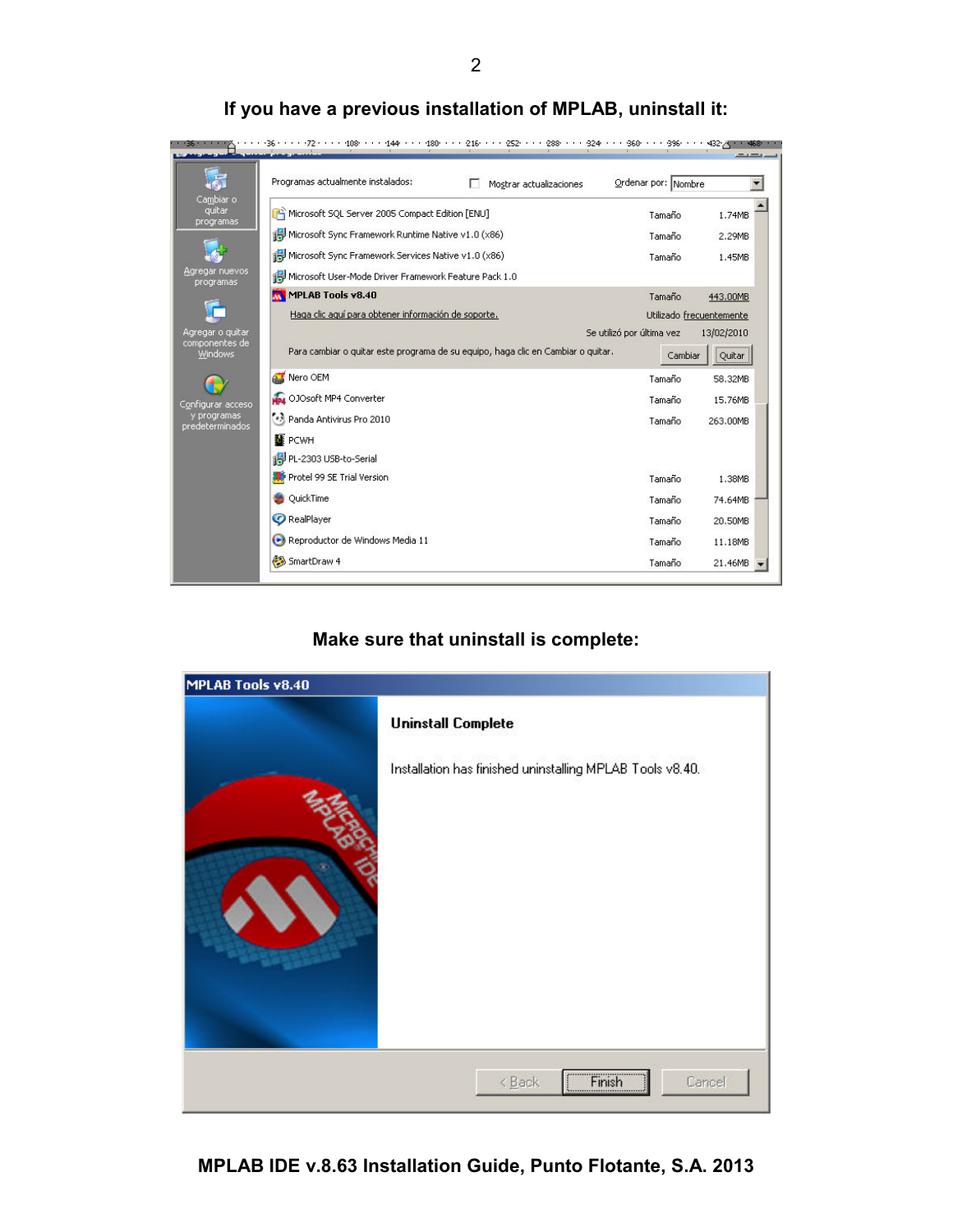#### **Execute installation program of MPLAB IDE v8.63 "setup.exe" (Setup launcher)**



#### **Read this license agreement and select "I accept…":**



**MPLAB IDE v.8.63 Installation Guide, Punto Flotante, S.A. 2013**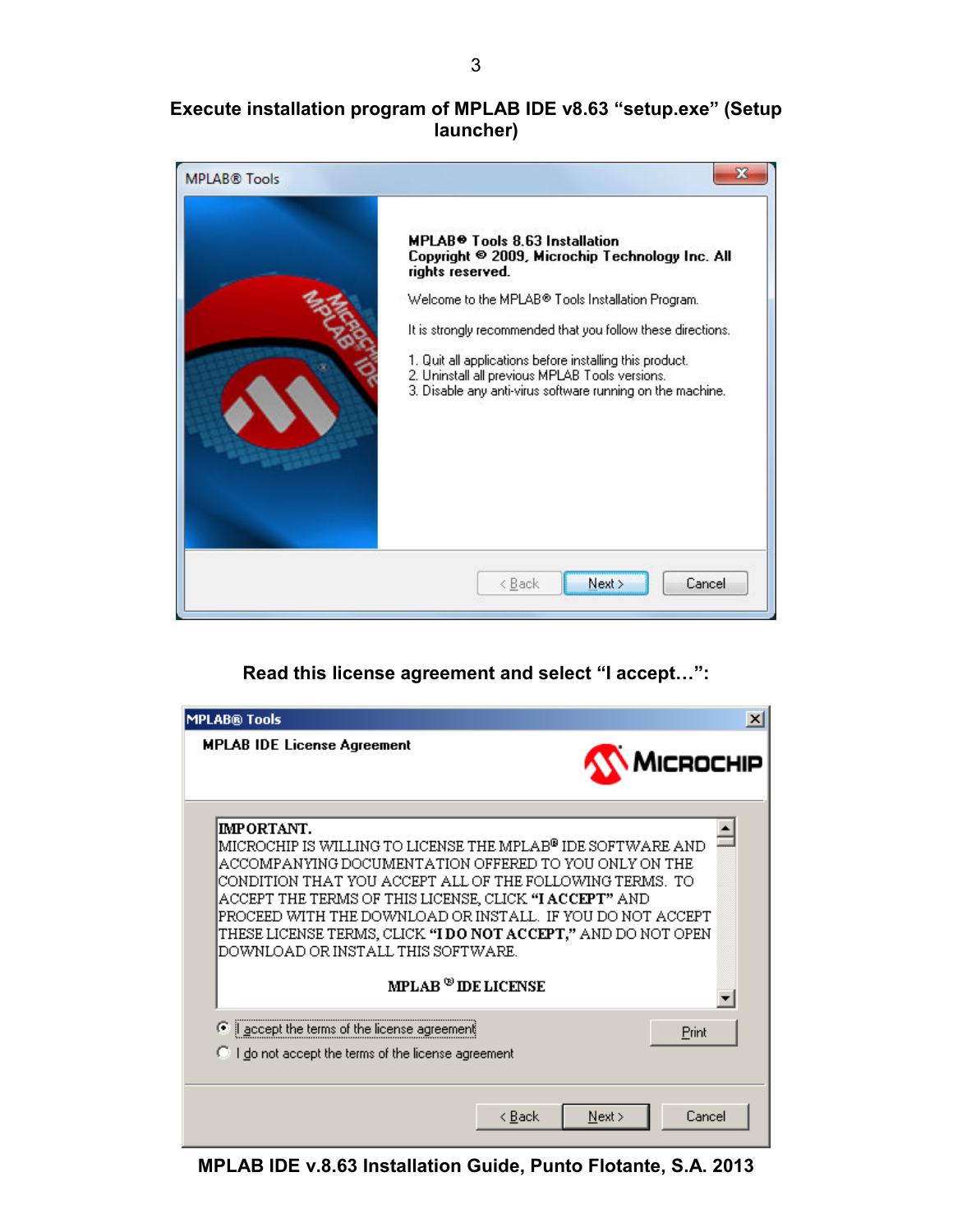#### **Select install "Complete":**



# **Do not modify the instalation path and click on "Next":**

| <b>MPLAB® Tools</b>                                                                                                 |                                  |
|---------------------------------------------------------------------------------------------------------------------|----------------------------------|
| <b>Choose Destination Location</b><br>Select folder where setup will install files.                                 | MICROCHIP                        |
| Setup will install MPLAB Tools v8.63 in the following folder.                                                       |                                  |
| To install to this folder, click Next. To install to a different folder, click Browse and select<br>another folder. |                                  |
| <b>Destination Folder</b>                                                                                           |                                  |
| C:\Program Files (x86)\Microchip\                                                                                   | Browse                           |
|                                                                                                                     | < <u>B</u> ack<br>Next<br>Cancel |

**MPLAB IDE v.8.63 Installation Guide, Punto Flotante, S.A. 2013**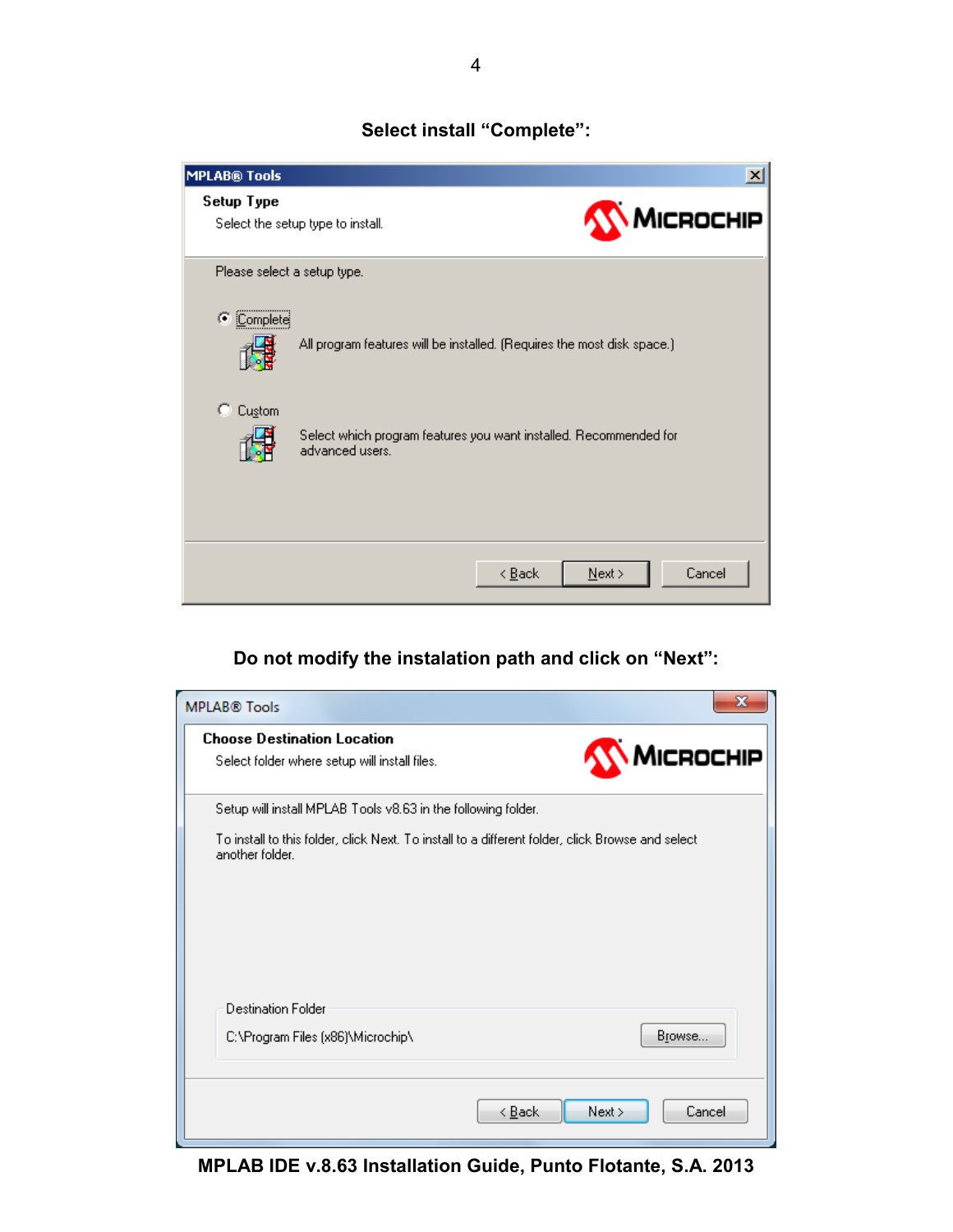**Read this license agreement and select "I accept…":**



#### **Again, read this document and select "I accept…":**

| <b>MPLAB® Tools</b>                                                                                                                                                                                                                                                                                                                                                                                                                                                                                              | $\vert x \vert$                                             |
|------------------------------------------------------------------------------------------------------------------------------------------------------------------------------------------------------------------------------------------------------------------------------------------------------------------------------------------------------------------------------------------------------------------------------------------------------------------------------------------------------------------|-------------------------------------------------------------|
| <b>MPLAB C32 License</b>                                                                                                                                                                                                                                                                                                                                                                                                                                                                                         | MICROCHIP                                                   |
| IMPORTANT:<br>IMICROCHIP IS WILLING TO LICENSE THE MPLAB® C COMPILER FOR<br>PIC32 MCUS SOFTWARE AND ACCOMPANYING DOCUMENTATION<br>OFFERED TO YOU ONLY ON THE CONDITION THAT YOU ACCEPT ALL OF<br>THE FOLLOWING TERMS. TO ACCEPT THE TERMS OF THIS LICENSE,<br>CLICK "I ACCEPT" AND PROCEED WITH THE DOWNLOAD OR INSTALL.<br>IF YOU DO NOT ACCEPT THESE LICENSE TERMS, CLICK <b>"I DO NOT</b><br><b>ACCEPT,"</b> AND DO NOT DOWNLOAD OR INSTALL THIS SOFTWARE.<br><b>NON-EXCLUSIVE SOFTWARE LICENSE AGREEMENT</b> |                                                             |
| FOR MICROCHIP MPLAR® C COMPILER FOR PIC32 MCIIS SOFTWARE ™                                                                                                                                                                                                                                                                                                                                                                                                                                                       |                                                             |
| © accept the terms of the license agreement                                                                                                                                                                                                                                                                                                                                                                                                                                                                      | Print                                                       |
|                                                                                                                                                                                                                                                                                                                                                                                                                                                                                                                  | <b>C</b> I do not accept the terms of the license agreement |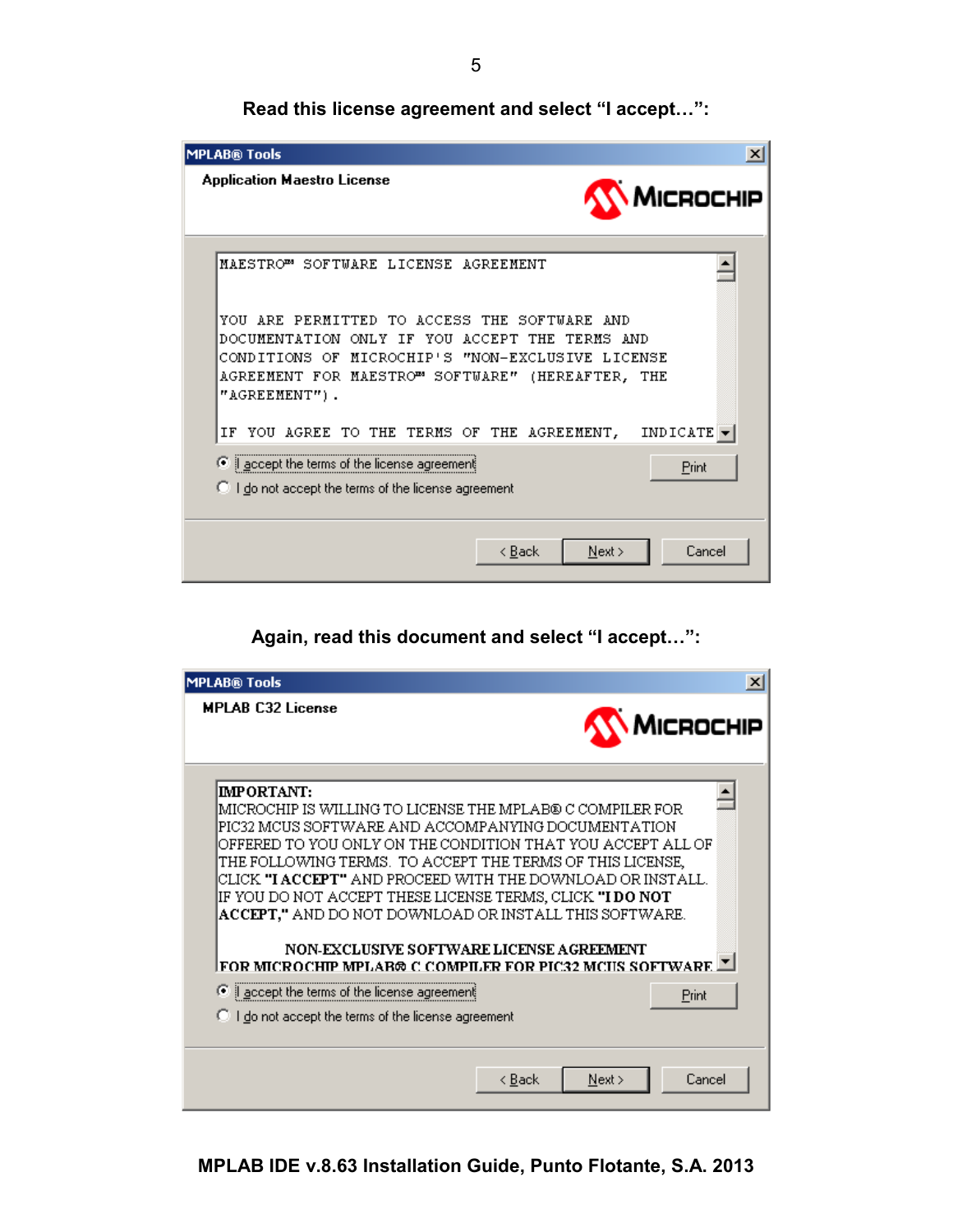**This window shows the components of MPLAB IDE that will be installed. HiTech compiler is also included. Do not modify anything and click on "Next":** 

| <b>MPLAB® Tools</b>                                                                                                                                                                                                | $\vert x \vert$                    |
|--------------------------------------------------------------------------------------------------------------------------------------------------------------------------------------------------------------------|------------------------------------|
| <b>Start Copying Files</b><br>Review settings before copying files.                                                                                                                                                | MICROCHIP                          |
| Setup has enough information to start copying the program files. If you want to review or<br>change any settings, click Back. If you are satisfied with the settings, click Next to begin<br>copying files.        |                                    |
| Current Settings:                                                                                                                                                                                                  |                                    |
| <b>MPASM Suite</b><br>ASM30 Suite<br>MPLAB C32 Suite<br>HI-TECH C for PIC10/12/16 MCUs, Lite or PRO Edition<br><b>MPLAB IDE</b><br>MPI AR PM3<br>PICSTART Plus<br>PRO MATE II<br><b>MPLAB ICD 2</b><br>MPLAB ICD 3 |                                    |
|                                                                                                                                                                                                                    |                                    |
| InstallShield                                                                                                                                                                                                      |                                    |
|                                                                                                                                                                                                                    | Cancel<br>< <u>B</u> ack<br>Next : |

#### **Installation process begins. Wait until it is completed:**

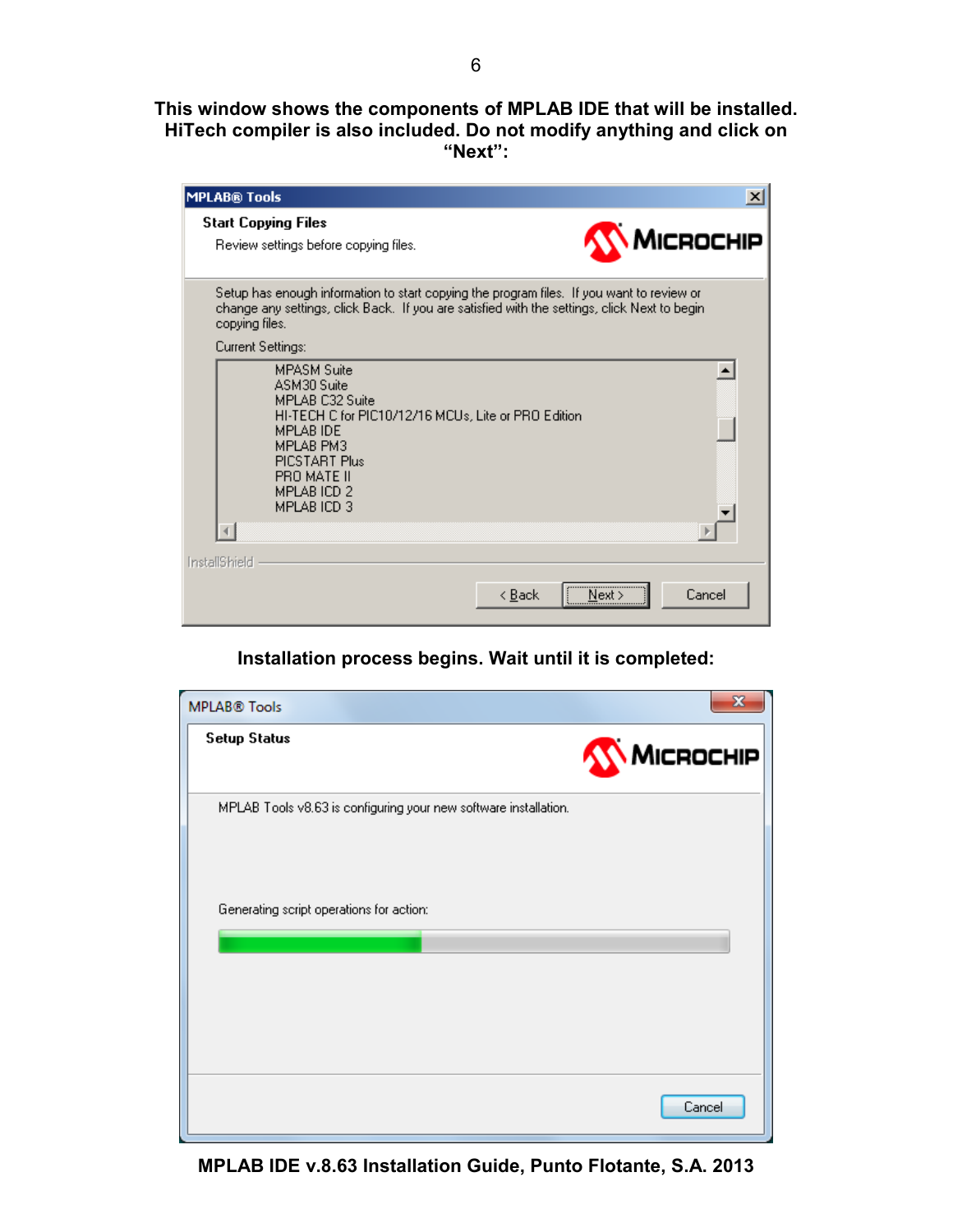**Here, you are asked if you want the to install HiTech compiler v.9.70. This compiler can coexist with other compilers you may use, like C18 or CCS. Select option "Yes".** 

| Question |                                                                                                                                                                                                                                                                                                    |
|----------|----------------------------------------------------------------------------------------------------------------------------------------------------------------------------------------------------------------------------------------------------------------------------------------------------|
|          | The HI-TECH C installer is in an external executable.<br>It is not controlled by this installer.<br>It will not be uninstalled if you uninstall MPLAB IDE.<br>Do you want to run the HI-TECH C installer now? If not, you can find it<br>at<br>C:\Program Files (x86)\Microchip\HCPIC-pro-9.80.exe |
|          | No<br>ς,                                                                                                                                                                                                                                                                                           |

**Installer of HiTech compiler will be executed, click on "Next":** 

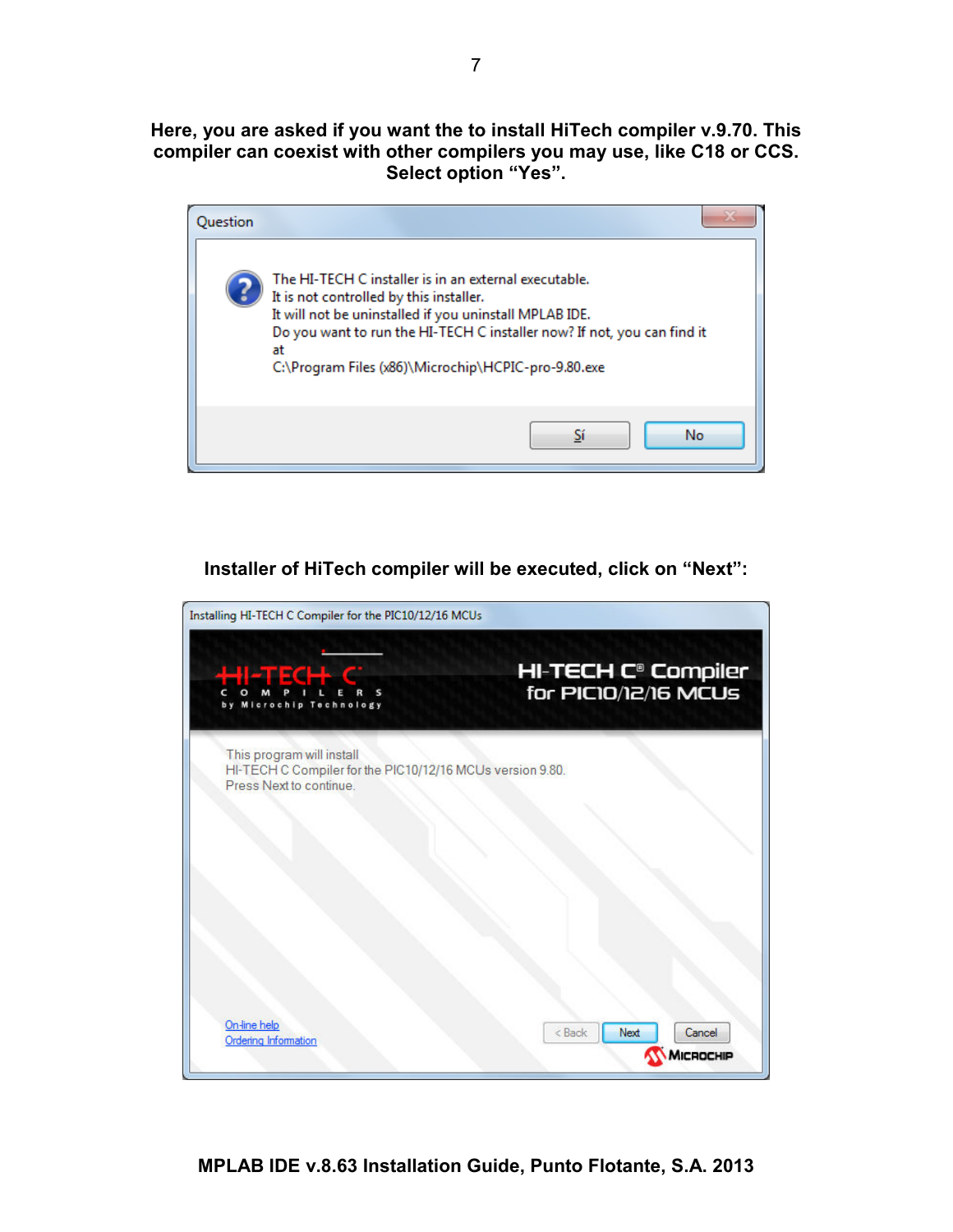**Read license agreement, select "I accept" and click on "Next":** 

| Microchip Technology                                            | <b>HI-TECH C® Compiler</b><br>for PIC10/12/16 MCUs                                                                                                                                                                                                                                                                 |
|-----------------------------------------------------------------|--------------------------------------------------------------------------------------------------------------------------------------------------------------------------------------------------------------------------------------------------------------------------------------------------------------------|
| CONDITIONS.                                                     | YOU SHOULD CAREFULLY READ THE FOLLOWING BEFORE INSTALLING OR USING THIS<br>ISOFTWARE PACKAGE. IF YOU DO NOT ACCEPT THE TERMS AND CONDITIONS BELOW YOU<br>ISHOULD IMMEDIATELY RETURN THE ENTIRE PACKAGE TO YOUR SUPPLIER AND YOUR MONEY<br>WILL BE REFUNDED. USE OF THE SOFTWARE INDICATES YOUR ACCEPTANCE OF THESE |
| online via our web site.                                        | To ensure that you receive the benefit of the warranty described below, you should register your product                                                                                                                                                                                                           |
| SINGLE USER SOFTWARE LICENCE AGREEMENT                          |                                                                                                                                                                                                                                                                                                                    |
| software package for use on the following terms and conditions: | HI-TECH Software Pty, Ltd., of 45 Colebard Street West, Acacia Ridge, QLD 4110 Australia, provides this                                                                                                                                                                                                            |
| Software at all times                                           | This software package is fully copyrighted by HI-TECH Software and remains the property of HI-TECH                                                                                                                                                                                                                 |
| PERMITTED USE                                                   |                                                                                                                                                                                                                                                                                                                    |
|                                                                 |                                                                                                                                                                                                                                                                                                                    |

**Do not modify proposed path and click on "next"** 

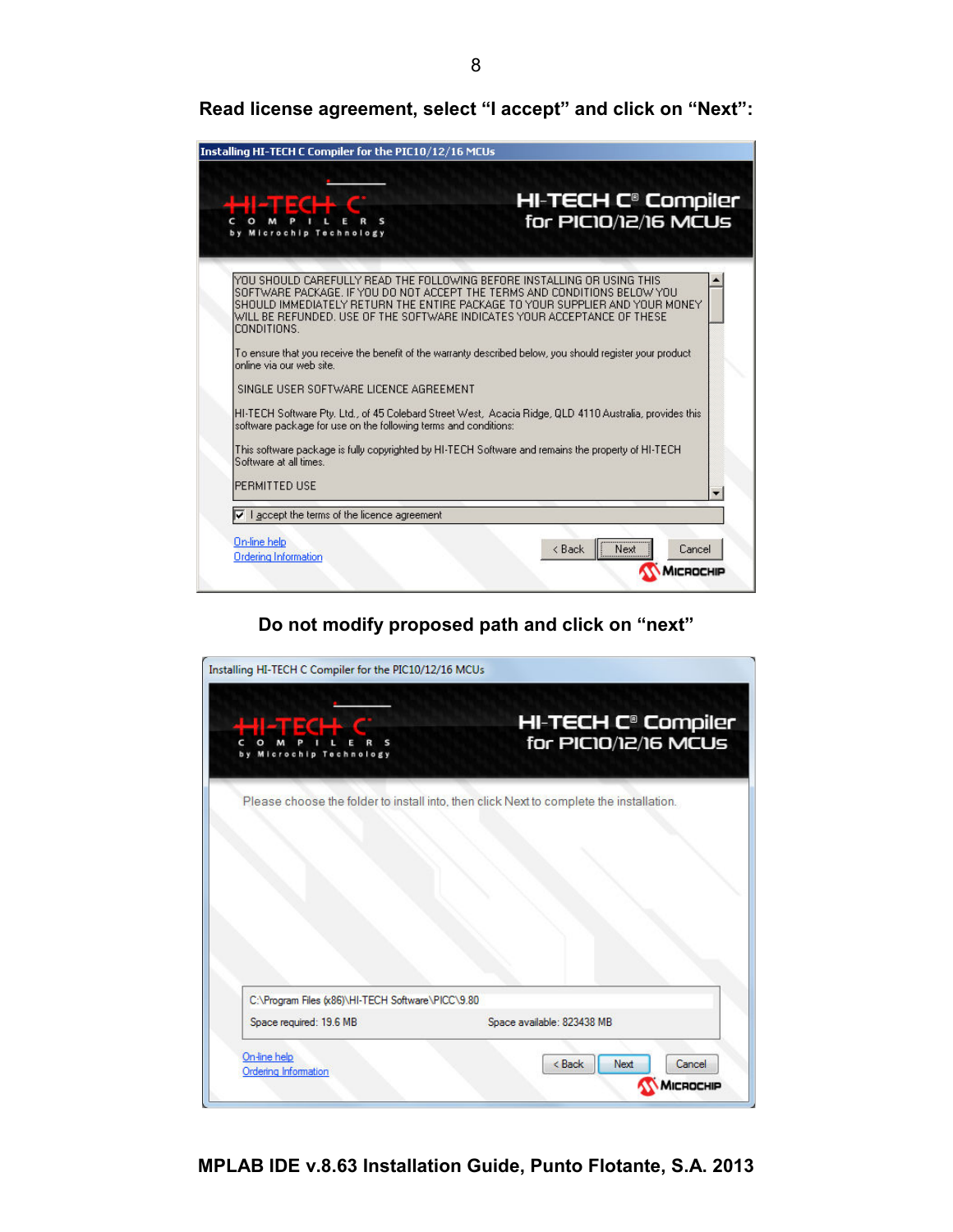#### **If there was a previous installation of HiTech you are asked if you want it removed. Click on "Yes"**



## **Select "English" as language to use and click "Next"**

| Installing HI-TECH C Compiler for the PIC10/12/16 MCUs |                                                                                                                                                                          |
|--------------------------------------------------------|--------------------------------------------------------------------------------------------------------------------------------------------------------------------------|
| d all ECH<br>Microchip Technology                      | <b>HI-TECH C<sup>®</sup> Compiler</b><br>for PIC10/12/16 MCUs                                                                                                            |
| Customize your installation.                           |                                                                                                                                                                          |
| PATH.                                                  | Choose the preferred language for error, warning and advisory messages. For command<br>line usage, you may also choose to have the executables added to your environment |
| Language to use for messages<br>English                | $\Box$ Add to environment path                                                                                                                                           |
| On-line help<br><b>Ordering Information</b>            | < Back<br>Next<br>Cancel<br>CROCHIP                                                                                                                                      |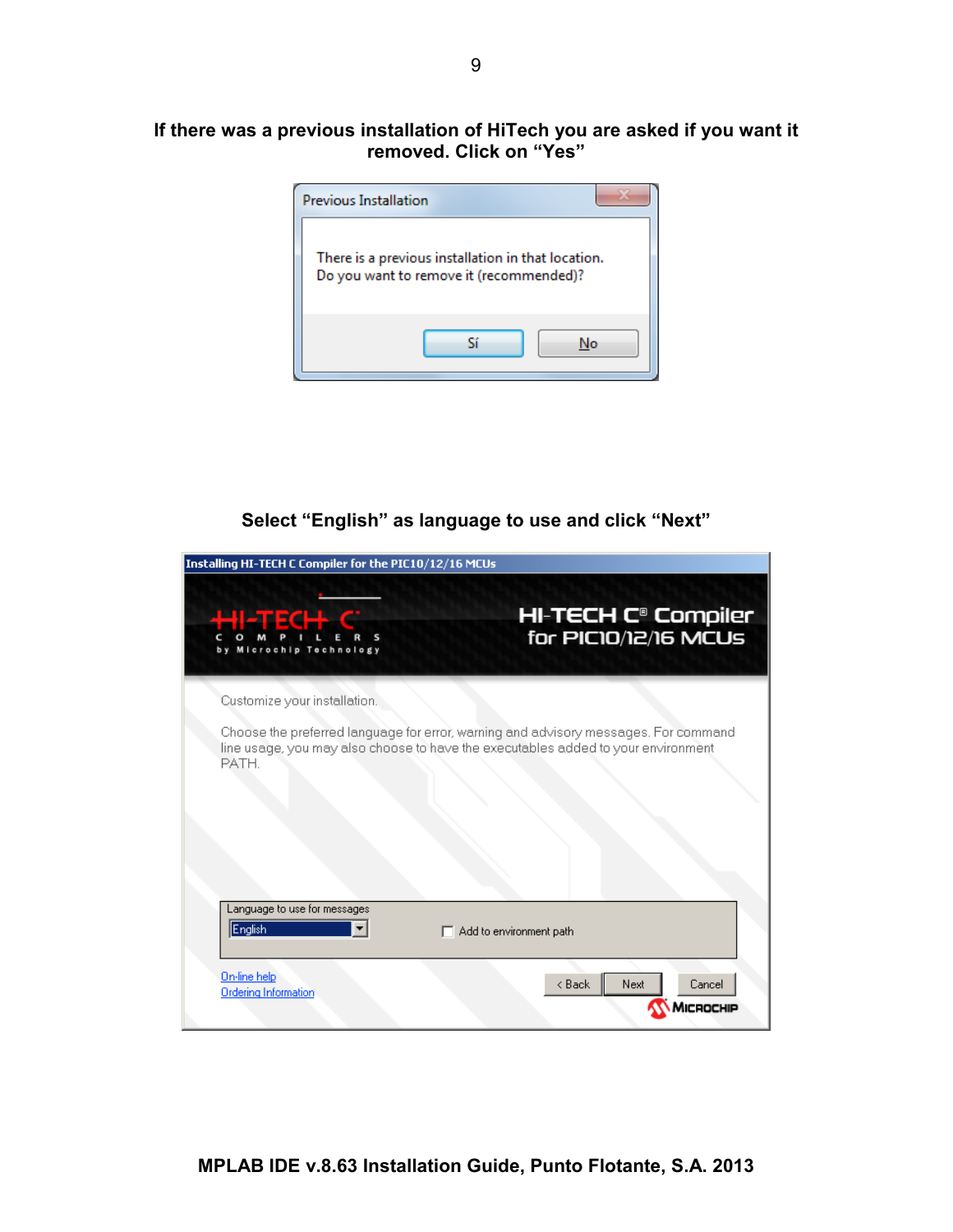**Installation of HiTech compiler is finished. Click on "Finish":** 

| Installing HI-TECH C Compiler for the PIC10/12/16 MCUs |                                                                                |
|--------------------------------------------------------|--------------------------------------------------------------------------------|
| H <sub>ow</sub> ech c<br>Microchip Technology          | <b>HI-TECH C<sup>®</sup> Compiler</b><br>for PIC10/12/16 MCUs                  |
| Congratulations!<br>installed                          | HI-TECH C Compiler for the PIC10/12/16 MCUs version 9.70 has been successfully |
|                                                        |                                                                                |
| After installation:<br>View the compiler release notes |                                                                                |
| On-line help<br><b>Ordering Information</b>            | Finish<br>< Back<br>Cancel<br><b>ICROCHIP</b>                                  |

#### **Here, you must restart your computer. Select "Yes" and "Finish":**



**MPLAB IDE v.8.63 Installation Guide, Punto Flotante, S.A. 2013**